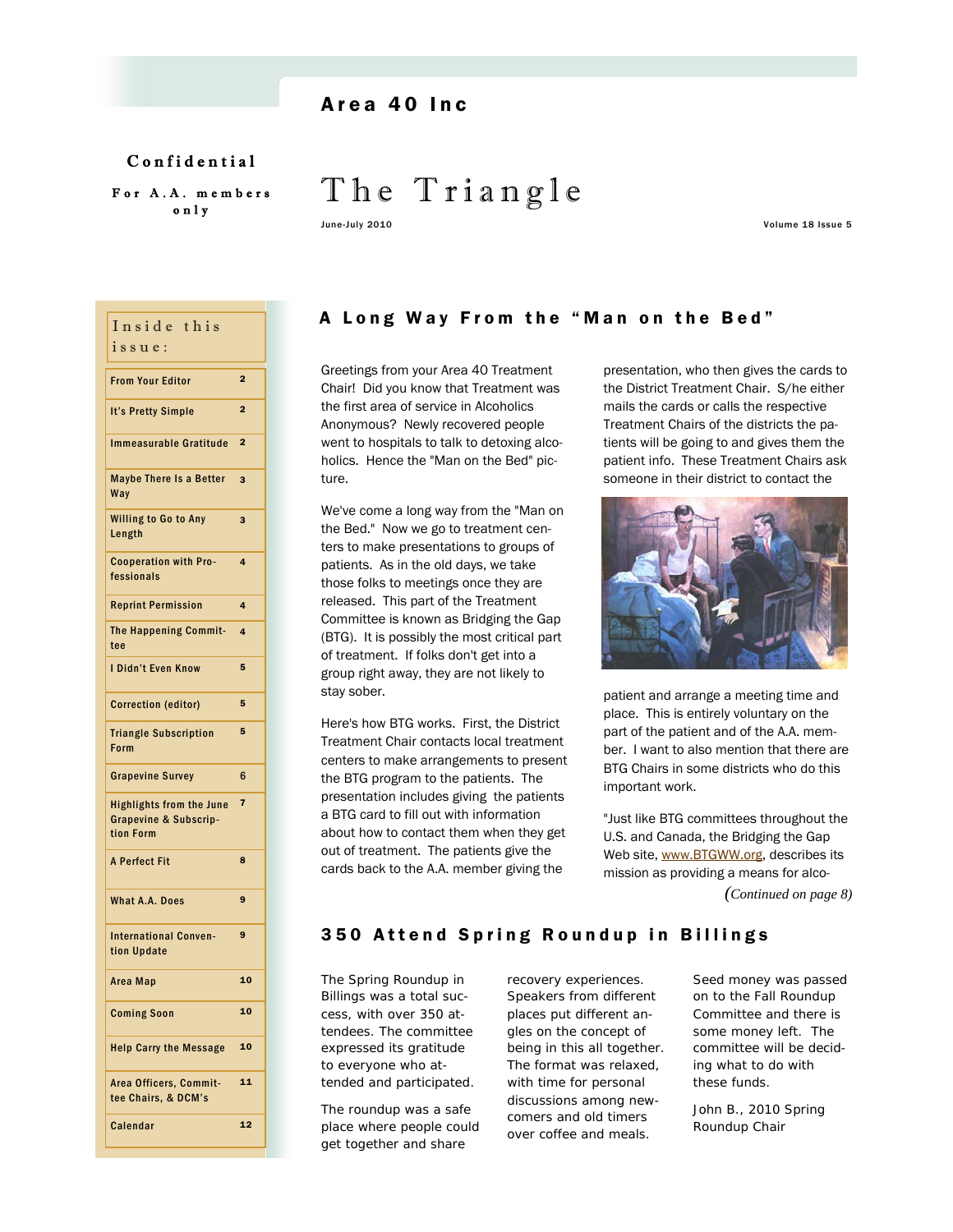# The Triangle Page 2

# From your Editor

I hope you enjoy this issue with stories of personal experience serving in Cooperation with the Professional Community (CPC), Public Information (PI), and Treatment.

The Grapevine Board is asking the Fellowship to help determine what changes need to be considered for the future. Please be sure to complete the survey on page 6.

The next issue will be the pre-assembly issue and will include the agenda for the Fall Assembly to be held September 18- 19 in Lewistown. This assembly will be an election assembly, so I am soliciting articles that will help inspire members to consider standing for service positions at the election of Area Officers and Standing Committee Chairs, or at the district or home group level.

Please submit articles by July 20.

Gratefully yours,

Sharon S.

# It's Pretty Simple ...

I was taught in A.A. to always say yes when asked to do service work. So yes I said to the position of District CPC (Cooperation with the Professional Community) chair. I was told that it was pretty simple — put on a luncheon once a year, no big deal.

I had never participated in District or even attended a District meeting. So I did as I was told and, for the first three months of my commitment, I attended District meetings and said "Nothing new to report". The luncheon wasn't until October; I had plenty of time! April came and I attended my first ever Area Assembly. "Wow" describes that experience. I left that very memorable weekend looking like a deer in the headlights, but full of ideas.

I learned at the Assembly what my job entailed -- which was completely overwhelming! I was to reach out to the professionals in my community to explain what A.A. does and does not do, give them our contact information, and attempt to build relationships. At first that may sound rather simple, but when I began to

think of what defined professional -- doctors, nurses, therapists, lawyers, law enforcement, judges, human resources, clergy, teachers, school counselors, and on and on --- simple started to seem impossible.

I decided to take the advice of a wise friend and start a committee. A committee, I thought, would solve all my problems; I would have all of these dutiful A.A.'s ready to work their fingers to the bone! I made fliers and announcements and went to my first committee meeting with high hopes and big dreams. Well there were two people there; and I was one of them. (Did I mention this is my first experience with service?) It was even more depressing when our meeting of two continued for the next two months. Perseverance and patience paid off and in September our meeting grew to four people. Now there are six of us who actively participate.

We have accomplished a lot in a few months. We were invited to speak at the Gallatin Valley Interfaith Association, a group of twenty or so leaders

of local churches. They also asked us to attend their monthly meetings, which we do. I happened to attend the April meeting and, afterwards, a pastor asked me if I would be willing to speak to a couple different groups. In February we invited professionals to an A.A. speaker event. We had a small turnout of professionals, but those who attended were really enthusiastic. We are scheduled to present to the medical staff of our local university in the fall. We have been in contact with the local high school and alternative school and are collaborating with PI to be able to reach both the students and the staff. We are also currently working towards giving a presentation to the local police department.

I have learned so much in the past year. I have met a lot of wonderful people. I have stayed sober. Hopefully, I have helped in a small way so that the hand of A.A. will be there for the still suffering alcoholic.

Katie M., District 72 CPC **Chair** 

# Immeasurable Gratitude

I'm Dee G., I'm at least an alcoholic. I am also the current Treatment Chair in District 61. I'm very grateful to be a part of carrying the A.A. message to those in treatment facilities that we serve. They include MCDC in Butte, Elkhorn Treatment Center in Boulder, and Boyd Andrew (both adult and MIP classes)

in Helena. We also take Bridging the Gap to MCDC and Elkhorn.

The coordinators to these facilities do an outstanding job with scheduling participants and making sure that A.A. is well represented.

I personally participate in the meetings at Elkhorn on a rotating basis and attend the weekly meetings for the female inmates in the Broadwater County Detention Center.

What a joy it is to get a phone call or letter upon an inmate's release, asking about meetings or just a chat. I have been able to keep in contact with more than a few women that I began

a relationship with while they were incarcerated. I know that A.A. works, and the gratitude I feel by embracing the Responsibility Pledge is immeasurable.

Thank you for allowing me to serve,

Blessings, Dee G. District 61 Treatment Chair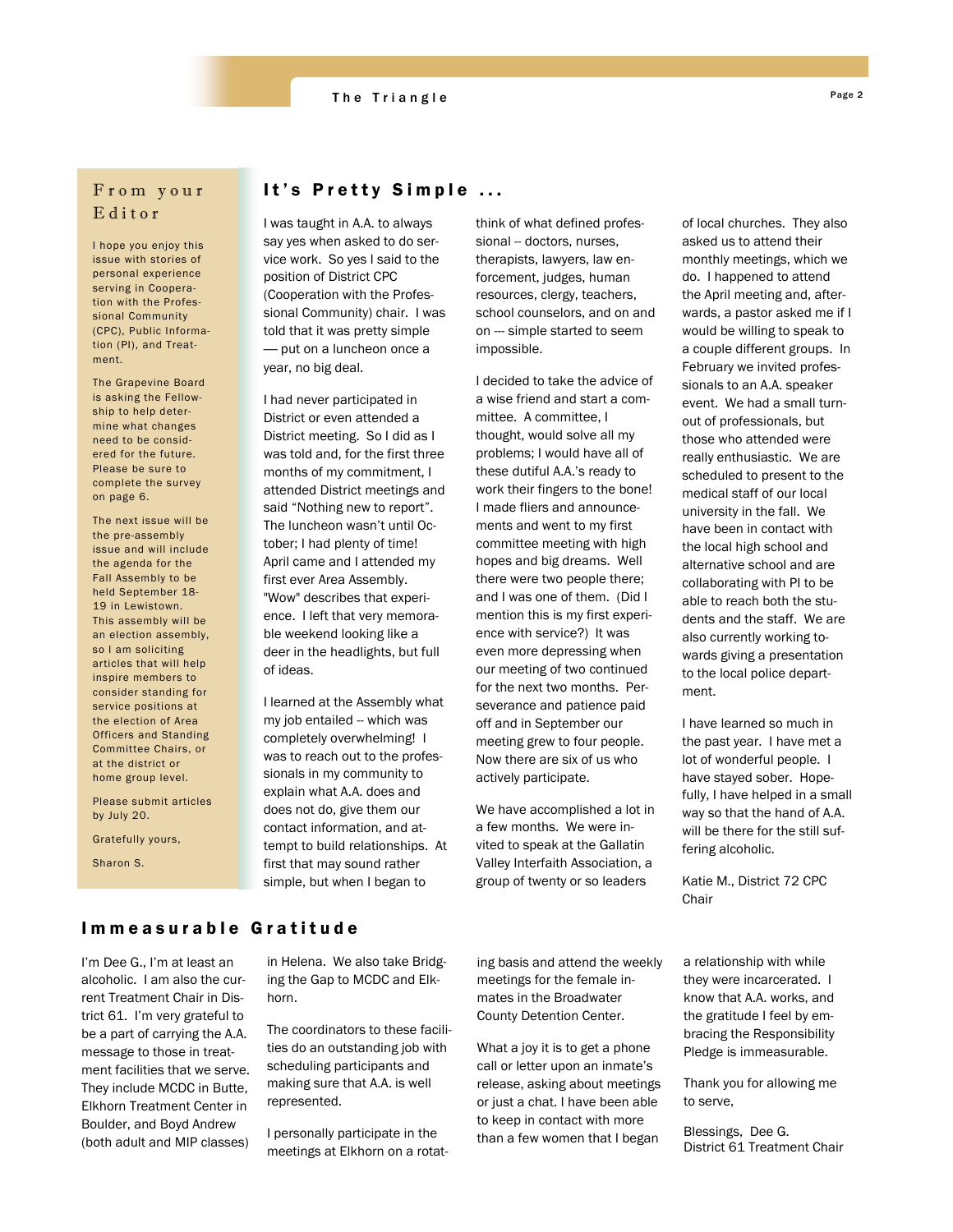### Maybe There Is a Better Way

Greetings Area 40. Let's talk about money. Since 2003, I have been a member of the Area 40 Committee and have heard the

discussion regarding the Area's finances range from "we have too much money we must spend it" to "if we keep going the way we are with our budg-

ets, we're not going to have enough money".

These are great discussions but maybe there's a better

way. What if, instead of talking about money, we started talking about how we are going to help carry the message to the still-

*What if we started talking about how we are going to help carry the message to the stillsuffering alcoholic?* 

What if we started getting the groups, through

suffering

tricts, involved in the planning of the Area's activities?

For example, a group wishes to more effectively carry the message to alcoholics in a treatment center and wants the district to hold a workshop on conducting meetings in a treatment facility. The district then plans the workshop for the next year and submits the workshop to be included in the budget.

This doesn't mean that items not planned the previous year won't be done. It does offer some accountability for the budget and doing what we say we're going to do. In other words, the groups who support the Area through their

contributions have more input in what we do to carry the message to the still suffering alcoholic.

Linda B., our Area 40 Treasurer, will be asking the DCMs to ask the GSRs to go back to their groups for input on what activities the groups would like to see the Area conduct. My hope is that this will make the Area more effectively carry the message of hope A.A. offers.

Yours in Service, Carole B., Delegate

# Willing To Go To Any Length

I was attending a meeting the other night and the topic for the meeting was from *Alcoholics Anonymous*, Chapter Five, How it Works, "If you have decided you want what we have and are willing to go to any length to get it —then you are ready to take certain steps."

When I first came to Alcoholics Anonymous, I wanted physical sobriety. The steps I was willing to take were: going to meetings; working with a sponsor; being a sponsor; trying to physically complete the steps as best I could; and, because I did not know how to say no but did think I knew the best course of action for my group and all the committees in District 61, having more service jobs than a person should be allowed to have at one time.

These things, minus going overboard on service work, are all very good things to

> *Some members seemed to have a sense of peace within themselves, with the people around them, and with the world at*

*large.* 

do and they did keep me physically sober. The longer I was around A.A., though, what I wanted grew. I started to notice that some members seemed to have a sense of

peace within themselves, with the people around them, and with the world at large. I wanted that, but the question I kept asking myself and others was how do I get it?

When I was asked to write this article by Sharon, our Triangle editor, she informed me that the topic I was being asked to write on was service and Public Information (PI). I assume this is because I am the

current Area 40 PI Chair. It may seem odd that I am prefacing it with my com-

> ments that we should not take on too much service work. Let me explain. I think part of me believed that if I did more, much more, I was

definitely demonstrating that I was willing to go to any length. My problem, however, was that the peace I was now looking for was somehow eluding me. So then how has being the PI chair helped me to start tapping into this? It is been because service work, like faith as defined in the *Twelve Steps and Twelve Traditions,* is more about the quality than the quantity. During these past eighteen months I have

largely focused on the Area Hotline and trying to get it stabilized and the management of it streamlined. In order to do this effectively and successfully, I had to let go of some of the more traditional roles this position fills. In so doing I also began to look at what "going to any length" means to me. It has changed from doing more physically to what length I am willing to surrender and accept; and in this I am finally finding what I have been looking for all my life - peace of mind.

In closing, please, if you have the time and the interest stand for the Public Information Chair this fall, it just very well might be a piece to the arch you are building to a more peaceful life within yourself and with your fellows.

Tim M., Area 40 PI Chair

alcoholic? their dis-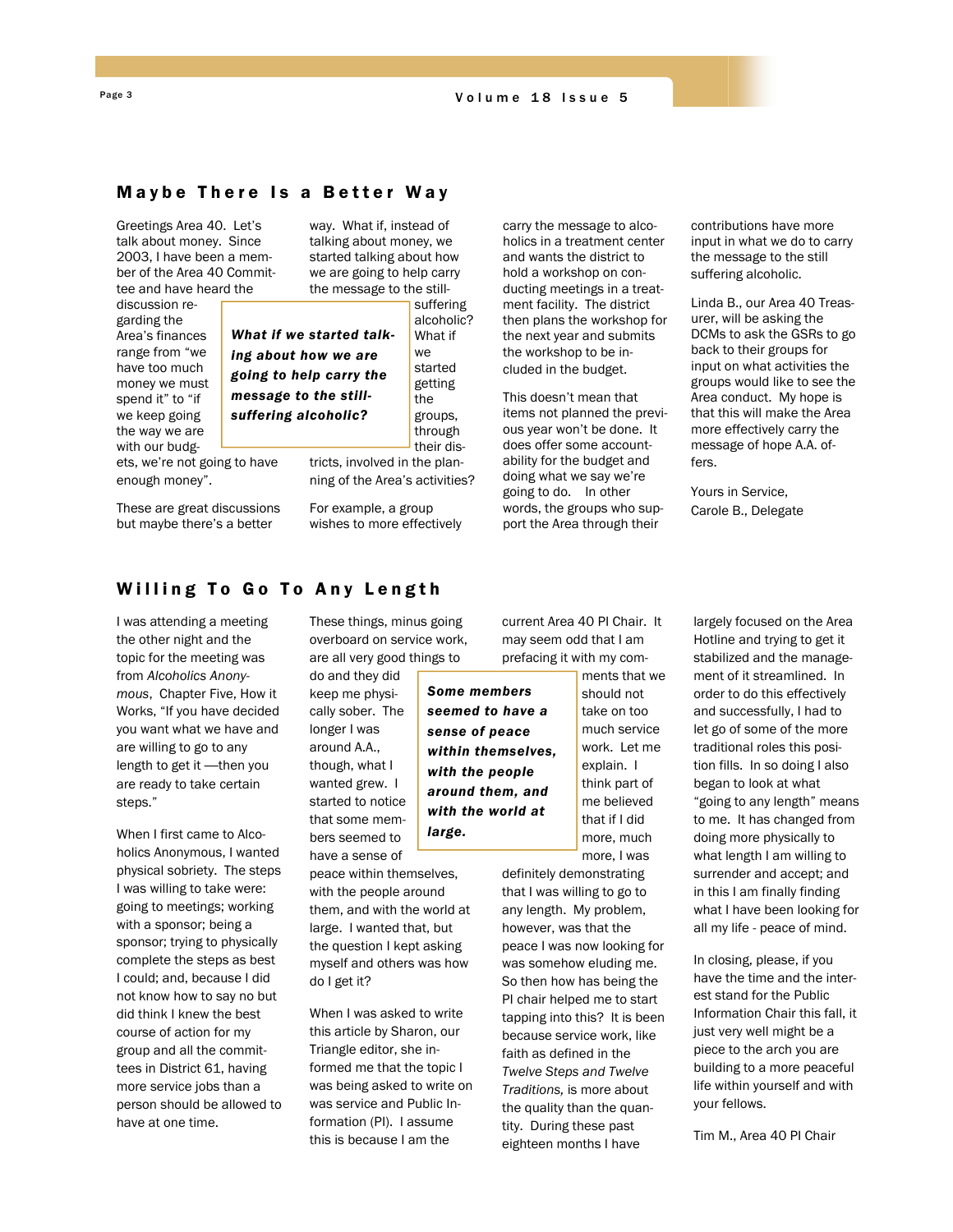### What a Surprise

Hello, I'm Virginia R.. I'm an alcoholic and chair of the Area 40 CPC committee. Not to be confused with PCP, CPC stands for Cooperation with the Professional Community. Our purpose is to work with professionals who are in frequent contact with alcoholics. They may be health care professionals, members of the clergy, correctional and legal professionals. We try to inform them of how A.A. can help the alcoholics that they serve. We explain what A.A. is and what it is not.

As we all know, alcoholics can be quite a frustrating group of individuals! Many who have occasion to work with us are perplexed by what seems to be our conscious effort to destroy our lives.

There are a couple of personal reasons I became interested in CPC work early in my sobriety. First of all, I spent lots of years and lots of money seeking the answer to my problems. I was certain that if I

*What a surprise* 

*the answer lies with a bunch of* 

*drunks!* 

found the right counselor, author or other guru, I would suddenly and completely be cured. What a surprise when I found that the

answer lies with a bunch of drunks! Secondly, I am a registered nurse and work in the ICU. We are frequently visited by those of us who haven't found a solution yet. We see many cases of drunk driving, accidental overdoses and suicide attempts. For those professionals who don't understand, the alcoholic is a heartbreaking sight--especially those who return time after time.

We have many ways to reach professionals. We make phone calls, invite ourselves to staff meet-

ings, hold luncheons and write letters inviting professionals to lend us a few minutes of their time. One popular means *when I found that* 

> is the "Sponsor your Doctor Program". Any of us, whether involved in CPC or not can bring an A.A. pamphlet geared to physicians and offer our assistance in working with patients the doctor may feel would benefit from a talk with another alcoholic.

When approaching professionals, it is quite important that we not interject our own opinions because, to them, we represent A.A. There are many helpful suggestions on the aa.org Website and I am also quite willing to assist in answering questions or gathering information.

It is encouraging to see that several districts throughout Montana are making a difference and trying to teach professionals about who we are. Please remember that all of your Area Committee Chairs are available to help you with your projects and we hope you will contact us.

Yours in love and service, Virginia R., Area 40 CPC **Chair** 

*Grapevine print of "The Man on the Bed" and cover are reprinted with the permission of the Grapevine. Inc. Excerpts from pamphlet F2 :"Informati on on Alcoholics Anonymous" , Box 4- 5-9, the book Alcoholics Anonymous and other A.A. literature and materials are reprinted with permission of* 

*A.A. World Services.*

# The Happening Committee

A few years ago District 51 separated PI and CPC from one committee into two because PI became the most work and the busiest of any of our committees. It is the happening committee now, thanks to an active committee chairperson.

The committee (of one) distributes updated information cards with meeting and contact information to all the motels, health institutions (clinics, hospital, mental health), law enforcement, and public bulletin boards (malls) in Havre. The meeting brochures are up-to-date — a new one is

printed as often as needed throughout the year, with a design that is pleasing to the eye.

The committee chair carries banded packets of 25 brochures wherever he goes, in case someone needs or wants meeting cards. If someone reaches out for help to find *The hand of A.A., through PI, is always there.* 

a meeting, the hand of A.A., through PI, is always there.

The PI Chairperson is also responsible for the contact information for people willing to take toll-free calls. This very important aspect of our primary purpose required visits to every meeting in the District, usually more than

> once, to give members the opportunity to sign up to be contacts.

Our District PI Chair is passionate about making sure drunks know where, how, and when to find

A.A. in District 51.

Your trusted servant,

BilliJo D., DCM District 51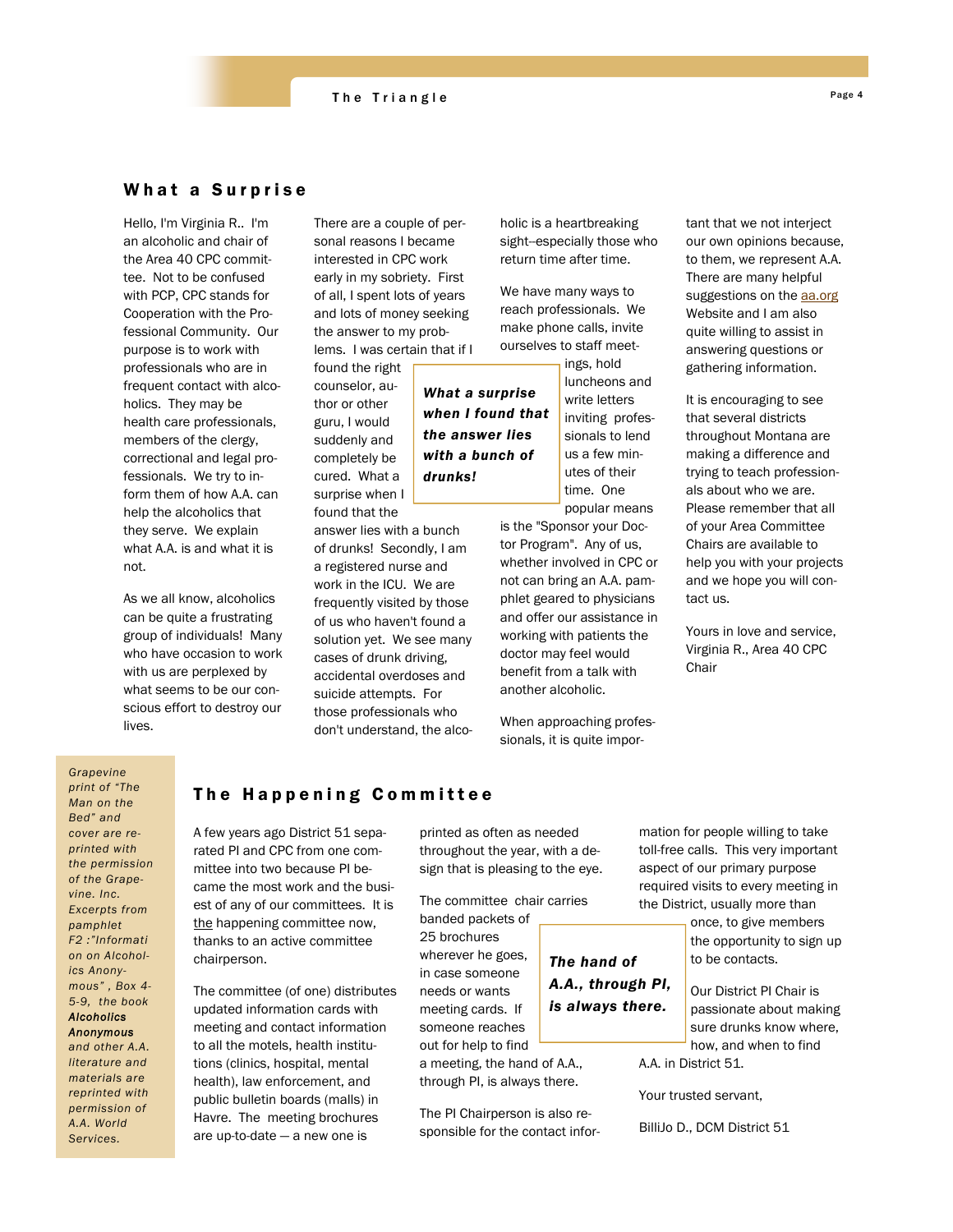### I Didn't Even Know

When my sponsor called for me to set up her IV at her home for her peritoneal dialysis, I did what I was asked. When she called for me to take her to the emergency room, I showed up. When she asked me to do errands for her while she was in the hospital, I did them. We brought a meeting to her intensive care room. I helped feed her. After being taken to a hospital in Great Falls, she returned to Havre to stay in the nursing home where I visited her. One day she called me and left a message asking me to come to see her, but I didn't have the time right then so I decided I'd call her later. I called and no one would

### Correction

trict 21 DCM high-I apologize for not including the Dislights in the May issue of the Triangle. Here they are:

The newly elected DCM, Laura S., reported that the District is meeting again, is in the process of organizing and will be publishing a newsletter to help keep the District informed. There are meetings in Culbertson, Glasgow, Plentywood, Poplar and Wolf Point.

give me any information. I immediately went to the nursing home where a nurse who recognized me took me aside and told me she had died. That was November 15, 2007.

I didn't even know I liked her, let alone loved her. I had no idea the impact she had on me or that she would continue to sponsor me even after her death. The first gift she gave me was the recognition that I could care for someone without resentment. The second gift came in about six months. I realized if I wanted to experience the gifts of recovery and A.A., I had to go to any length. I had no idea what that meant or what was coming.

Service work was what was coming. Ellena showed me how to be a *part of* without being *the same as.* For years I went late to meetings and left early. I'd always loved being sponsored, but that often was the extent of my engagement. I made sure I was unapproachable. I considered the people who held offices as the selfaggrandizing geeks of A.A. So here I am a GSR actually attending Area Assemblies. That would have been unthinkable before Ellena's death.

I was assigned to the PI committee with a vote. Prior to attending the first meeting, I got all these attachments in an email. I thought, "What the H…,

like I'm supposed to read all this stuff, well think again" (progress not perfection). Even though I asked my Home Group their opinion, I was embarrassingly unprepared, but the good alcoholic that I am, I had an opinion. I was amazed at the bigger picture and the overwhelming workload of the PI committee. I loved being "a part of." Now I'm committed. The PI committee and service work rock!

Karen T., GSR

PS: It took a couple of years, but I again have a sponsor and we are working through the steps together.

| <b>Triangle Subscription Form</b> |  |
|-----------------------------------|--|
|-----------------------------------|--|

If you would like a subscription for yourself, a friend or your group, please return this form. The cost of the Triangle is \$10 per year. Make checks payable to Area 40.

|                                  | SEND TO: AREA 40 TRIANGLE                                                                                                                                                                                                                                                                 |                         |
|----------------------------------|-------------------------------------------------------------------------------------------------------------------------------------------------------------------------------------------------------------------------------------------------------------------------------------------|-------------------------|
|                                  | PO BOX 542<br>BOZEMAN MT 59771                                                                                                                                                                                                                                                            | Number of years _____   |
|                                  |                                                                                                                                                                                                                                                                                           | Number of subscriptions |
|                                  |                                                                                                                                                                                                                                                                                           | $\Box$ Group            |
|                                  |                                                                                                                                                                                                                                                                                           | $\Box$ Individual       |
|                                  |                                                                                                                                                                                                                                                                                           |                         |
|                                  |                                                                                                                                                                                                                                                                                           |                         |
| <b>Subscription Information:</b> |                                                                                                                                                                                                                                                                                           |                         |
|                                  | Groups are encouraged to be self-supporting for their Triangle subscription fee. "Expired" above the mailing ad-<br>dress indicates that the subscription has expired. Groups will receive the Triangle regardless of subscription status<br>because of Past Actions of the Area Assembly |                         |

Individuals: If your subscription has expired, this will be your last issue of the Triangle.

Your Editor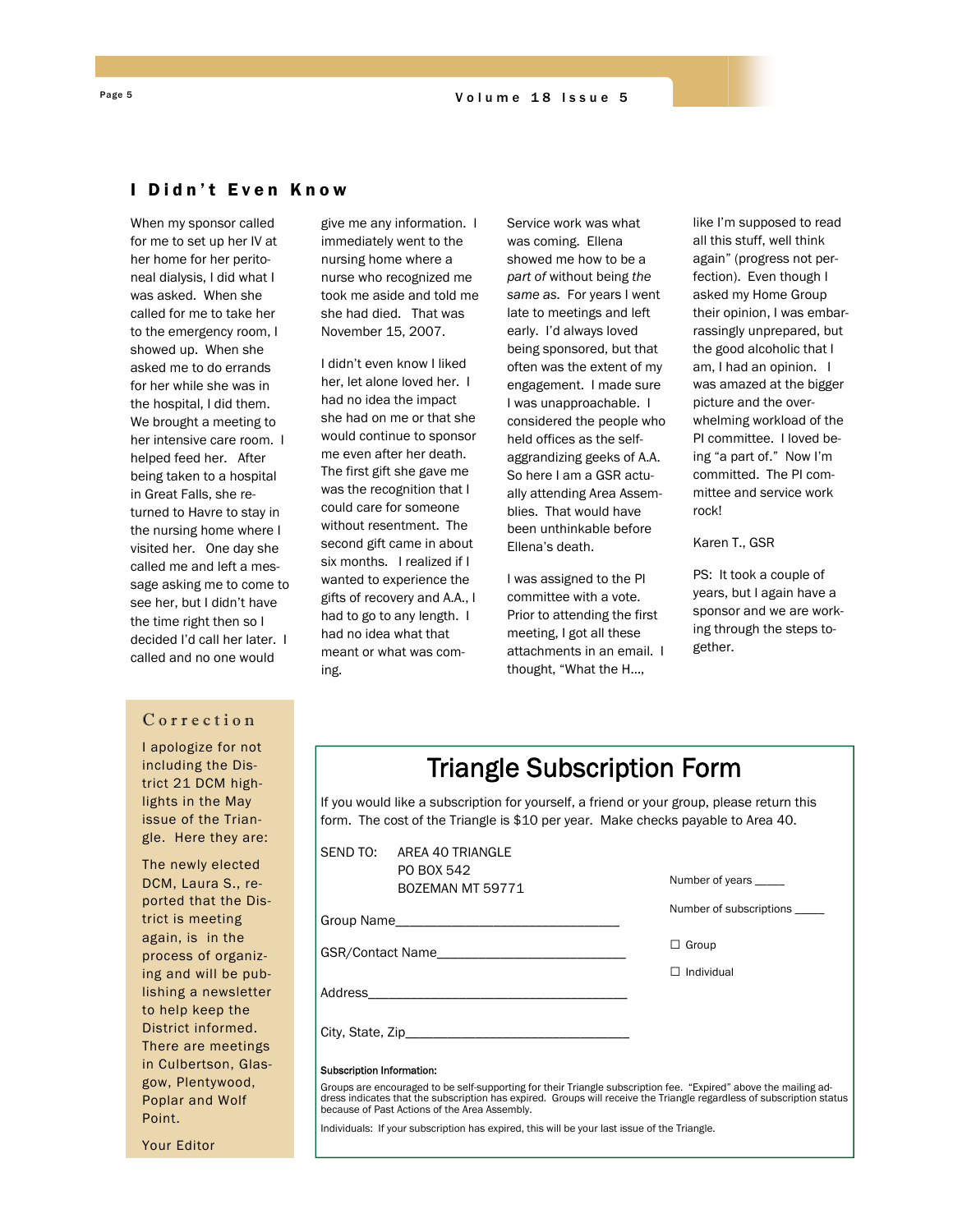

# Grapevine Survey

In recent years the Grapevine, A.A.'s meeting in print, has suffered from declining subscriptions and has had difficulties being selfsupporting. As a result, the Grapevine Board and the General Service Board of Alcoholics Anonymous have asked the fellowship to help determine what changes, if any, might be implemented to help steer the Grapevine into the future. A few of the methods of gathering information include a survey, listening sessions, and brainstorming sessions. A survey is included below and all A.A.'s are encouraged to spend a bit of time filling it out and returning it to the address on the bottom of the survey. I also encourage groups and districts to hold listening sessions and brainstorm about any strategies or ideas about the Grapevine's future and what it means to the Fellowship. I will be more than happy to help and possibly attend these sessions upon invitation. I'd like to have all of the information together by November 1<sup>st</sup>, 2010 in order to allow time to compile and prepare a report for our Delegate to have in order to meet her deadline. I hope to hear from as many of you as possible! Rich K., Area 40 Grapevine Chair.

| Inspired by the 2010 Grapevine Conference Committee                                                                                                                                                                                                                                                                                 | b) Why did you discontinue your subscription? (check all that apply)<br>__ Content __ Price increase __ No longer read magazines                                                                                    |  |  |
|-------------------------------------------------------------------------------------------------------------------------------------------------------------------------------------------------------------------------------------------------------------------------------------------------------------------------------------|---------------------------------------------------------------------------------------------------------------------------------------------------------------------------------------------------------------------|--|--|
| 1) What is the value of the Grapevine magazine to you?                                                                                                                                                                                                                                                                              | No longer use or benefit from __ Other:                                                                                                                                                                             |  |  |
| 2) How do you use the Grapevine magazine?                                                                                                                                                                                                                                                                                           | 9) If you do not currently subscribe to the Grapevine Magazine, what<br>would need to change for you to subscribe? __ Content __ Format<br>(digital) ____ Price reduction (willing to sacrifice color, pages) _____ |  |  |
| 3) What would you like to change about the Grapevine magazine?                                                                                                                                                                                                                                                                      | ___ Nothing, will not subscribe _____Other:                                                                                                                                                                         |  |  |
| 4) What do you think the purpose of the Grapevine magazine should be?                                                                                                                                                                                                                                                               | 10) If you checked "content" as a reason you do not subscribe or as an<br>area you would like to see change, please elaboratewhat specific<br>changes would you like to see?                                        |  |  |
| 5) Please answer one of the following questions about the Grapevine<br>magazine:                                                                                                                                                                                                                                                    |                                                                                                                                                                                                                     |  |  |
| a) If you currently have a print subscription: If the GV offers digital deliv-<br>ery (e.g., e-mail) in addition to the print version, will you opt out of<br>the print version? Yes_________ NO________                                                                                                                            | 11) Do you think it is important for the Grapevine Magazine to continue?<br>$Yes$ NO $\qquad$                                                                                                                       |  |  |
| 0R                                                                                                                                                                                                                                                                                                                                  | 12) In reference to pricing: (the Grapevine currently operates in a deficit,<br>with shortfalls being covered by General Service Board approved                                                                     |  |  |
| b) If you currently do not have a print subscription: If the GV offers<br>digital delivery (e.g. e-mail) in addition to the print version, will you<br>begin subscribing? Yes_______ NO_______<br>c) If Yes, and the digital and print are a bundled subscription, would<br>you opt out of the print version? Yes________ NO_______ | withdrawals from the Reserve Fund).<br>a) Do you think the Grapevine Magazine should be priced so that<br>the Grapevine is self-supporting? YES________ NO________<br>DON'T KNOW                                    |  |  |
| 6) Important questions about you:                                                                                                                                                                                                                                                                                                   | b) Do you think the Grapevine Magazine should remain priced<br>lower than the cost of production, and that the Grapevine Board                                                                                      |  |  |
| a) How old are you?                                                                                                                                                                                                                                                                                                                 | and General Service Board should generate plans to subsidize<br>operations to bring to the fellowship for consideration?                                                                                            |  |  |
| b) How long have you been sober? _________________years                                                                                                                                                                                                                                                                             | YES___________ NO_____________ DON'T KNOW___________                                                                                                                                                                |  |  |
| c) Are you a GSR? Yes _________ NO_________                                                                                                                                                                                                                                                                                         | Please mail to:                                                                                                                                                                                                     |  |  |
| d) What district are you in (if known): _________                                                                                                                                                                                                                                                                                   | Area 40<br>Attn: Grapevine Survey                                                                                                                                                                                   |  |  |
| 7) Do you currently subscribe to the Grapevine Magazine?<br>NO                                                                                                                                                                                                                                                                      | PO Box 21577<br>Billings MT 59104                                                                                                                                                                                   |  |  |
| 8) If you do not currently subscribe, have you previously? Yes_<br>NO <sub>th</sub>                                                                                                                                                                                                                                                 | Responses are to be submitted to your delegate no later than<br>November 1, 2010. These will be compiled and forwarded to the                                                                                       |  |  |
| If yes:                                                                                                                                                                                                                                                                                                                             | AA Grapevine Corporate Board by year end, and will be included                                                                                                                                                      |  |  |
| a) How long ago? ______________years                                                                                                                                                                                                                                                                                                | as background material for the 2011 Conference Committee on<br>the A.A. Grapevine.                                                                                                                                  |  |  |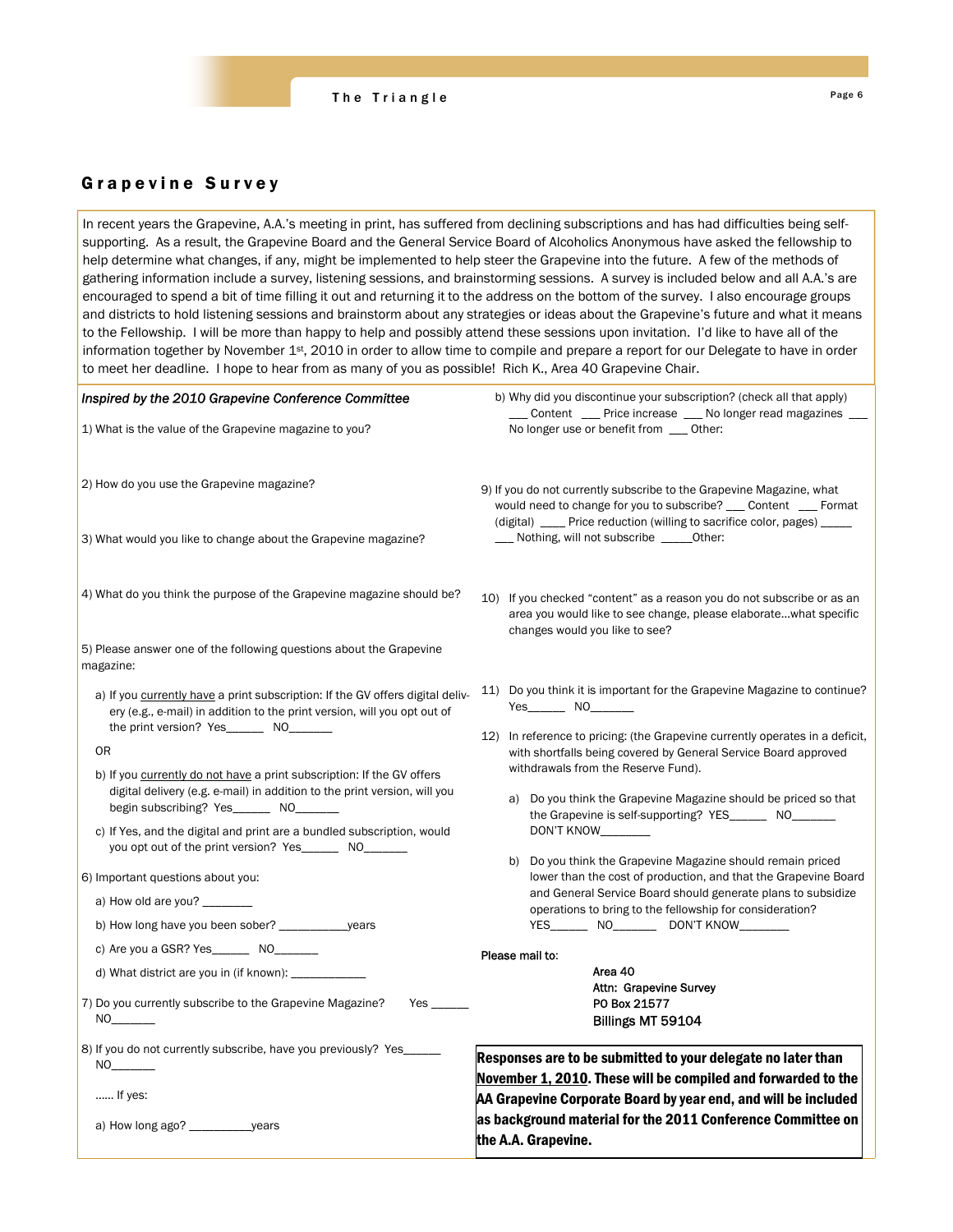Page 7 Volume 18 Issue 5



## Highlights from the June Grapevine

*Stories of experience, strength and hope from AAs all over the world*

- Bag of donuts *Sometimes all it takes is a kind gesture to save a life*
- "Cash & prizes" *Fearing her son would find her dead, an alcoholic turns her life around*
- Sweet 16 *It took that many rehabs to begin to recover*

### Special Section: AA & Prison *Members find sobriety behind the walls*

- Surrender, that's all *Going to jail was getting old quick*
- Turmoil *Drinking every day finally took its toll*
- The end of everything *Jail was the best place for a guy like me, even if I didn't think so*

VES I want to share the experience, strength,<br>and hope of the Grapevine every month.<br>1 year - \$27  $\Box$  2 years - \$51 and hope of the Grapevine every month.

### 1 year — \$27 □ 2 years — \$51

# PAYMENT METHOD

| $\frac{1}{2}$ year $\frac{1}{2}$ $\frac{1}{2}$ $\frac{1}{2}$ $\frac{1}{2}$ $\frac{1}{2}$ $\frac{1}{2}$ $\frac{1}{2}$ $\frac{1}{2}$ $\frac{1}{2}$ $\frac{1}{2}$ $\frac{1}{2}$ $\frac{1}{2}$ $\frac{1}{2}$ $\frac{1}{2}$ $\frac{1}{2}$ $\frac{1}{2}$ $\frac{1}{2}$ $\frac{1}{2}$ $\frac{1}{2}$ $\frac{1}{2}$ $\frac{1}{$ | $\Box$ Check/money order enclosed for $\frac{2}{2}$ .               |  |
|------------------------------------------------------------------------------------------------------------------------------------------------------------------------------------------------------------------------------------------------------------------------------------------------------------------------|---------------------------------------------------------------------|--|
|                                                                                                                                                                                                                                                                                                                        | Charge my $\Box$ Visa $\Box$ Mastercard Exp. Date ____/___          |  |
|                                                                                                                                                                                                                                                                                                                        |                                                                     |  |
|                                                                                                                                                                                                                                                                                                                        |                                                                     |  |
|                                                                                                                                                                                                                                                                                                                        |                                                                     |  |
|                                                                                                                                                                                                                                                                                                                        |                                                                     |  |
|                                                                                                                                                                                                                                                                                                                        | GRAPEVINE Subscriber Services*PO Box 422487* Palm Coast FL<br>32142 |  |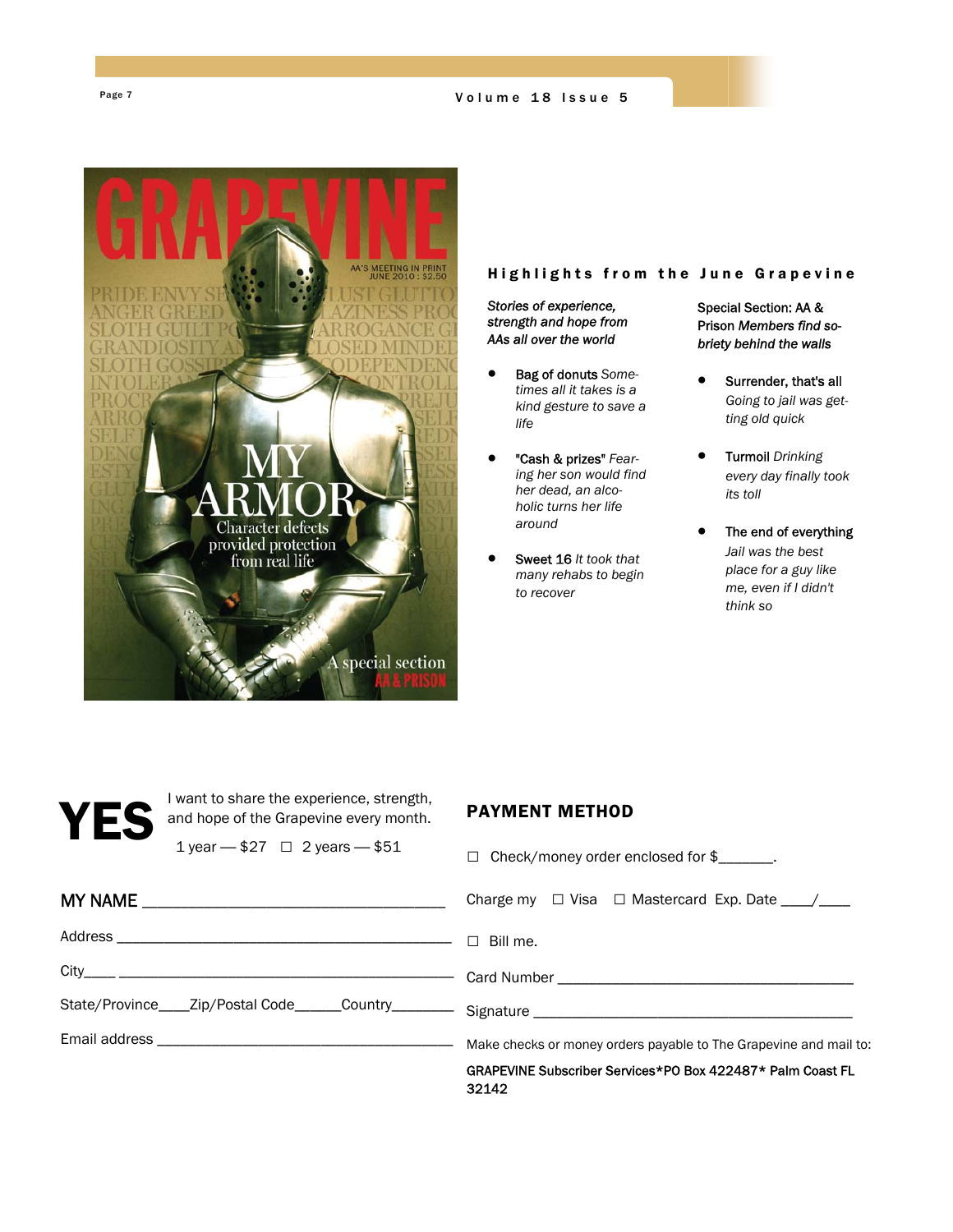

#### *(A Long Way from page 1)*

holic clients in a treatment or hospital facility … to find a local A.A. contact near their place of release to help them make the transition from the facility to regular A.A. meetings." (Box 459, Winter 2009, p 9) The website is simple and easy to use. There is a drop-down menu to locate the city or state one is interested in, and there is a contact name and number! The list is updated constantly. My contact information is on the list for Montana. Someone from Washington actually emailed me so that he could connect

someone coming out of treatment in Washington who was moving to Montana. Since we have such awesome District Treatment Chairs, I was able to connect him immediately.

I would like to clear up the change in the name of the Treatment Facilities assignment at the General Service Office (GSO) to Treatment Facilities / Special Needs. In November, I received a memo from the new staff person, Gayle R.. Gayle states that this change does NOT need to affect the workings of Area Treatment Committees in any way. *GSO.*  Gayle now corresponds with both Treatment Com-

> mittees and Special Needs Committees. They are still separate service entities in the Fellowship, but with

*Treatment and Special Needs are still separate service entities with a common desk at* 

> a common desk at GSO, the Board meetings and the General Service Conference.

Back to our Area. Alex, the Web Master, is working on an updated map of the Area, putting in more highway markers and clearing up the print. It has become blurry over the years. I think the new map will help us in our BTG

work. Also, we have worked over some contact cards and added a little blurb to give to patients that explains BTG. Ask your District Treatment Chair, DCM or me for copies. Please have your District Treatment Chair check with any treatment facility before using these cards.

Thank you so much for allowing me to serve in this capacity. I have benefited greatly from it in more ways that I can tell you.

Yours In Love & Service, Paula H., Area 40 Treatment Chair

# A Perfect Fit

I strongly believe in the importance of service work and A.A. in my own life, in my family, in my community, and in my state. I was the product of a treatment center. If I had not been exposed to A.A. speakers, meetings, and the Big Book in treatment, I am not sure that I would have gained the knowledge or connections that I needed to stay sober.

It was just after my twentieth birthday when I was introduced to A.A. I attended a women's A.A. meeting that was held at the treatment center. The center also hired a taxi to take us to early morning meetings twice a week.

In the treatment facility I was introduced to speak-

ers who came in to tell their stories. The backbone of my recovery during those early days was the A.A. meetings I attended. If there had not been an emphasis on A.A. and the Big Book in my treatment center, I am not entirely sure that I would still be around today.

Based on my own early recovery, I strongly believe that A.A. has an important role in the treatment community. It was important for me to relate to people who were sober and living productive lives in the community and know that A.A. really does work.

Service work has been a vital part of growing in my own sobriety. I strongly believe in the concept of

giving back to my A.A. community, since A.A. is responsible for giving me the wonderful life that I have today. I have memories of going to the Area Assembly with my sponsor early in recovery. There I gained an entire understanding of how A.A. works, and really gained a concept of the importance of service work in my own sobriety.

Recently, my family moved to a more rural community in Montana. There were not as many meetings, not to mention having two kids and a new baby on the way. I have been taught to be of service where ever I am. So, even though it was difficult leaving my Home Group where I sobered up, I jumped into the A.A. community when I

arrived here. Immediately, I found a service position and a Home Group. When I attended the District meeting and found that the Treatment/BTG position was open, I volunteered to be of service in this way.

What a perfect fit! I know that God always knows what is best for me, so I agreed to be of service and became a part of the wonderful A.A. community that rural Montana has to offer. A.A. still continues to give me the ability to be useful to my family, my community, and to my state.

Jamie S., District 51 BTG/ Treatment Chair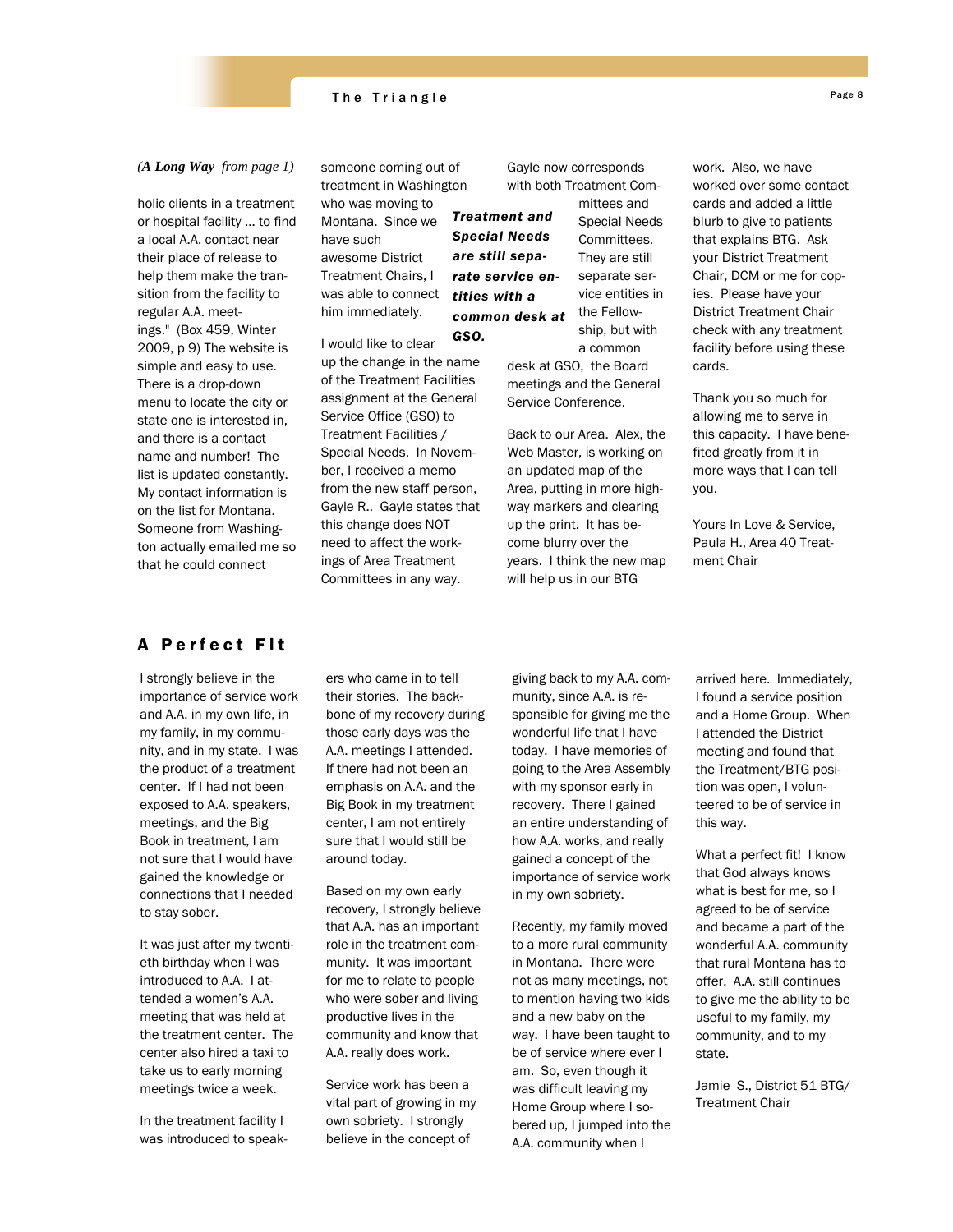# What A.A. Does (and Does Not Do)

The basic information communicated by the CPC committee is what A.A. is and what it is not. This information is covered in several pamphlets and includes the following from the pamphlet (F2) titled "Information on Alcoholics Anonymous".

### What *Does* A.A. Do?

1. A.A. members share their experience with anyone seeking help with a drinking problem; they give person-toperson service or "sponsorship" to the alcoholic coming to A.A. from any source.

2. The A.A. program, set forth in our Twelve Steps, offers the alcoholic a way to develop a satisfying life without alcohol.

3. This program is discussed at A.A. group meetings.

#### What A.A. *Does Not* Do

1. Furnish initial motivation for alcoholics to recover

2. Solicit members

3. Engage in or sponsor research

4. Keep attendance records or case histories

5. Join "councils" of social agencies

6. Follow up or try to control its members

7. Make medical or psychological diagnoses or prognoses

8. Provide detox or nursing services, hospitalization, drugs, or any medical or psychiatric treatment

9. Offer religious services or host/ sponsor retreats.

10. Engage in education about alcohol

11. Provide housing, food, clothing, jobs, money, or any other welfare or social services

12. Provide domestic or vocational counseling

13. Accept any money for its services, or any contributions from non-A.A. sources

14. Provide letters of reference to parole boards, lawyers, court officials, social agencies, employers, etc.

### International Convention Update



If you are among the folks who will be at home, an anonymity-protected broadcast of the Friday night Flag Ceremony will be available from www.aa.org starting early Saturday (July 3) morning, and running until Monday night (July 5) at midnight, Eastern time.

As of the May Volunteer Committee newsletter, 4,500 of the 5,400 volunteer time slots are filled. Check out the web site www.aa-75.org.

Anonymity and the International Convention Last names will not be printed on badges because there is so much

opportunity for pictures of last names on badges to appear in the media. The Convention is an important public information opportunity for A.A. Members of the press often attend. They are escorted by A.A. members who assure that films or photographs are neck down only, so that no recognizable faces appear in the news.

Photographs — Out of respect for others, please do not take photgraphs during any of the meetings at the International Convention. Please remember that the taking of photos during A.A. meetings makes many members uncomfortable about the confidentiality of the gathering.

Also, please be considerate when taking photographs around Convention venues. Take care that you do not capture images of A.A. members, family members and friends who did not give permission and may not wish to appear in your

pictures.

The Internet - The long form of A.A.'s Eleventh Tradition says "Our names and pictures as A.A. members ought not be broadcast, filmed or publicly printed." In keeping with this principle, please do not post recognizable photos of identifiable A.A. members on Web sites accessible to the public, including unrestricted pages on social networking sites.

Remember…. Whatever the medium, no disclosure of a member's affiliation with A.A. can rightfully be made by anyone but the individual him or herself. "It should be the privilege of each A.A. to cloak himself with as much personal anonymity as he desires. His fellow A.A.'s should respect his wishes and help guard whatever status he wants to assume." ("Anonymity" by Bill W., A.A. Grapevine, January 1946)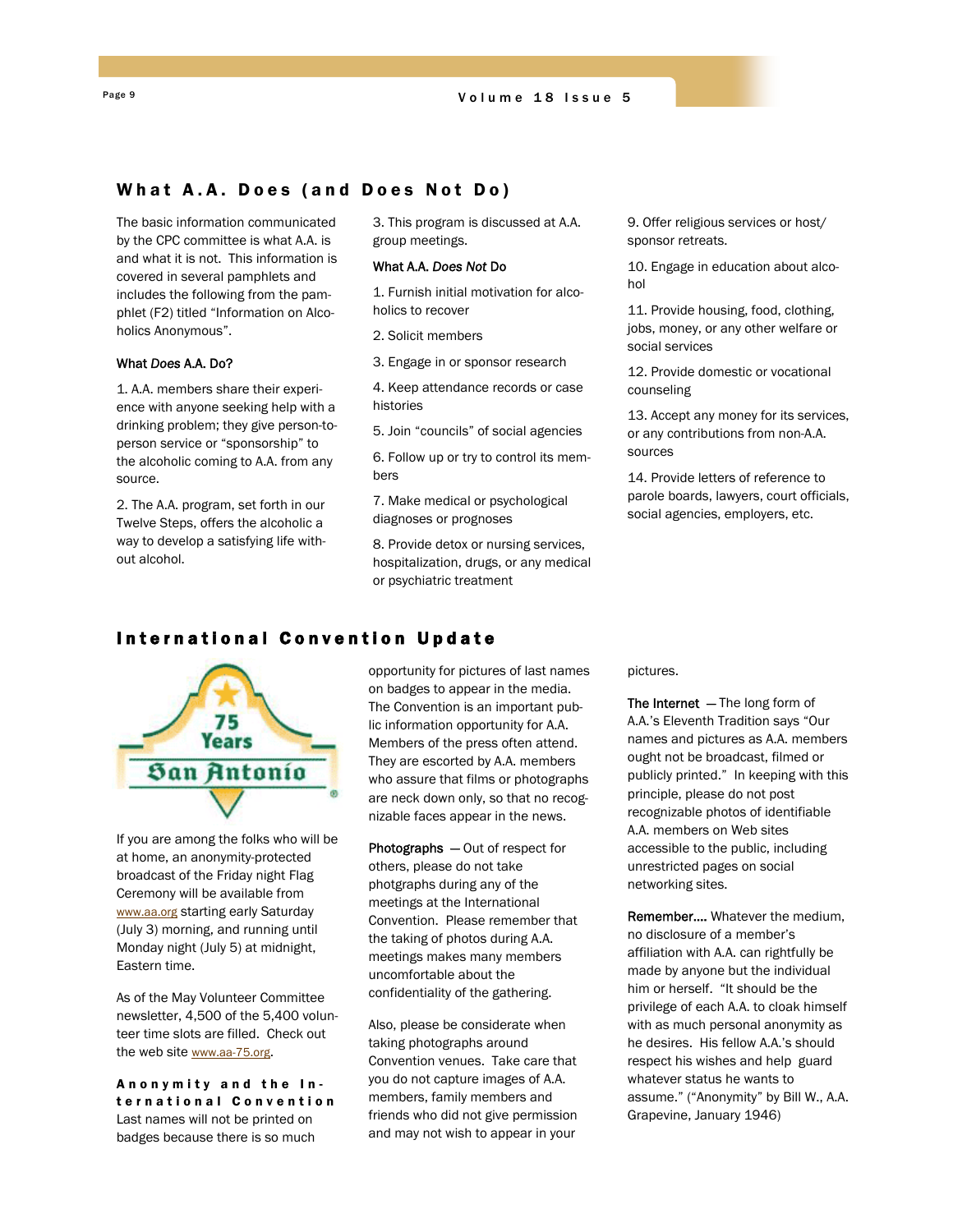

# Area Map



# Coming Soon...to a location near you!

Don't miss out on hearing about the General Service Conference and the decisions made there. Our Delegate will be making her final Delegate Reports at the following dates and locations:

- June 12 in Missoula
- June 13 in Bozeman
- June 19 in Helena
- July 17 in Anaconda
- July 18 Districts 42 & 51
- August 21 Noon District 31
- August 21 (5 PM) District 12

# Help Carry the Message

First Baptist Church, 201 8th Email it to: 2011 National Archives Workshop Committee meets July 10th at 1:00 pm at the Avenue, in Helena. Contact Gerry R., Area Archivist.

### Grapevine Seeking Stories

Please share your experience, strength and hope. The Grapevine is always looking for material relating to the AA experience. Would

you like to share your story--or perhaps an article for one of our special departments?

 gveditorial@aagrapevine.org or

mail it to:

Editorial Department 475 Riverside Drive New York, New York 10115 *Grapevine Nontrustee Director.*  Serves on the A.A. Grapevine Corporate Board. Basic qualifications are a minimum meetings, three General Serof seven years of continuous sobriety, a sound business or General Service Conference. professional background in, but not limited to the following: finance; management; publishing or communications; leadership qualities and the ability to work with others in a group conscience

setting; availability to attend four planning committee vice Board Weekends, and the Interested A.A. members are encouraged to submit a résumé by August 2, 2010. See Box 4-5-9, Vol. 56, No. 2 Summer 2010 for more information.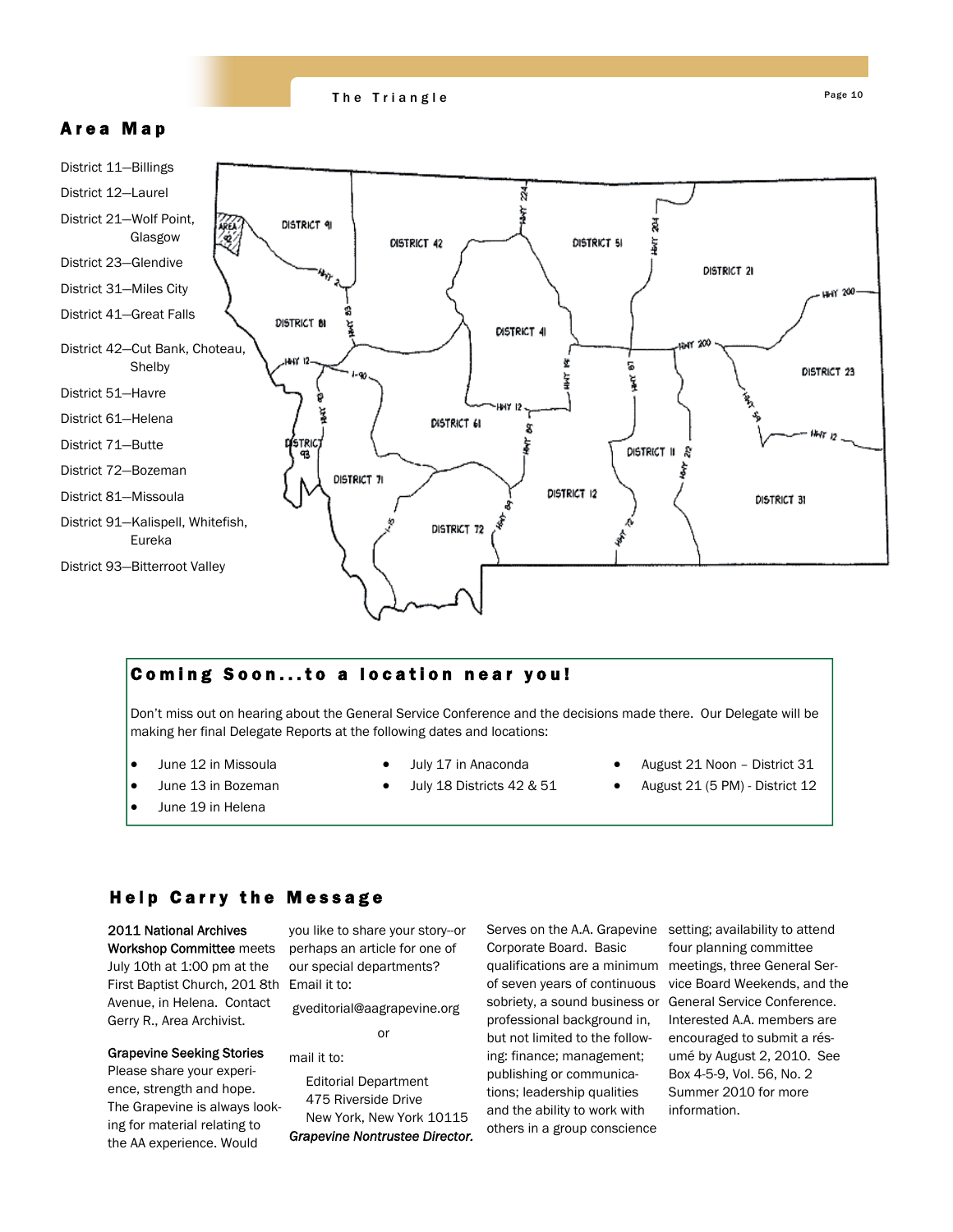# Area Officers, Committee Chairs, and DCM's 2009-10

| <b>Position</b>   | <b>NAME</b> | <b>EMAIL</b>               | <b>COMMITTEE</b>          |
|-------------------|-------------|----------------------------|---------------------------|
| Delegate          | Carole B.   | delegate@aa-montana.org    |                           |
| AreaCh/Alt D      | Terry S.    | chair@aa-montana.org       |                           |
| Secretary         | April A.    | secretary@aa-montana.org   |                           |
| Treasurer         | Linda B.    | treasurer@aa-montana.org   | Del, Alt,                 |
| Archives          | Tim H.      | archives@aa-montana.org    | DCMs-11, 71               |
| <b>CPC</b>        | Virginia R. | cpc@aa-montana.org         | DCMs-21, 51               |
| Corrections       | Mary S.     | corrections@aa-montana.org | DCMs-41,42                |
| Grapevine         | Richard K.  | grapevine@aa-montana.org   | DCMs-81, 91               |
| Literature        | Lori F.     | literature@aa-montana.org  | DCMs-12, 31<br>DRs-91, 93 |
| Public Info.      | Tim M.      | pi@aa-montana.org          | DCMs-23, 93               |
| Treatment         | Paula H.    | treatment@aa-montana.org   | <b>DCM-61</b>             |
| Triangle Ed.      | Sharon S.   | triangle@aa-montana.org    |                           |
| <b>DCM 11</b>     | Colby D.    | dcm11@aa-montana.org       | Archives                  |
| <b>DCM 12</b>     | Nick D.     | dcm12@aa-montana.org       | Literature                |
| <b>DCM 21</b>     | Laura S.    | dcm21@aa-montana.org       | <b>CPC</b>                |
| DCM <sub>23</sub> | Mike M.     | dcm23@aa-montana.org       | Public Info.              |
| <b>DCM 31</b>     | Jim G.      | dcm31@aa-montana.org       | Literature                |
| $DCM$ 41          | Lee T.      | dcm41@aa-montana.org       | Corrections               |
| <b>DCM 42</b>     | Gerry L.    | dcm42@aa-montana.org       | Corrections               |
| <b>DCM 51</b>     | BilliJo D.  | dcm51@aa-montana.org       | <b>CPC</b>                |
| <b>DCM 61</b>     | Tom D.      | dcm61@aa-montana.org       | Treatment                 |
| <b>DCM 71</b>     | Kevin M.    | dcm71@aa-montana.org       | Archives                  |
| <b>DCM 72</b>     | Jennifer W. | dcm72@aa-montana.org       | Finance                   |
| <b>DCM 81</b>     | Dan K.      | dcm81@aa-montana.org       | Grapevine                 |
| <b>DCM 91</b>     | Libbie L.   | dcm91@aa-montana.org       | Grapevine, DR             |
| <b>DCM 93</b>     | Eric D.     | dcm93@aa-montana.org       | Public Info.              |
| Advisor           | Andrew W.   | advisor@aa-montana.org     |                           |
| Archivist         | Gerry R.    | archivist@aa-montana.org   |                           |
| Webmaster         | Alex M.     | webmaster@aa-montana.org   |                           |